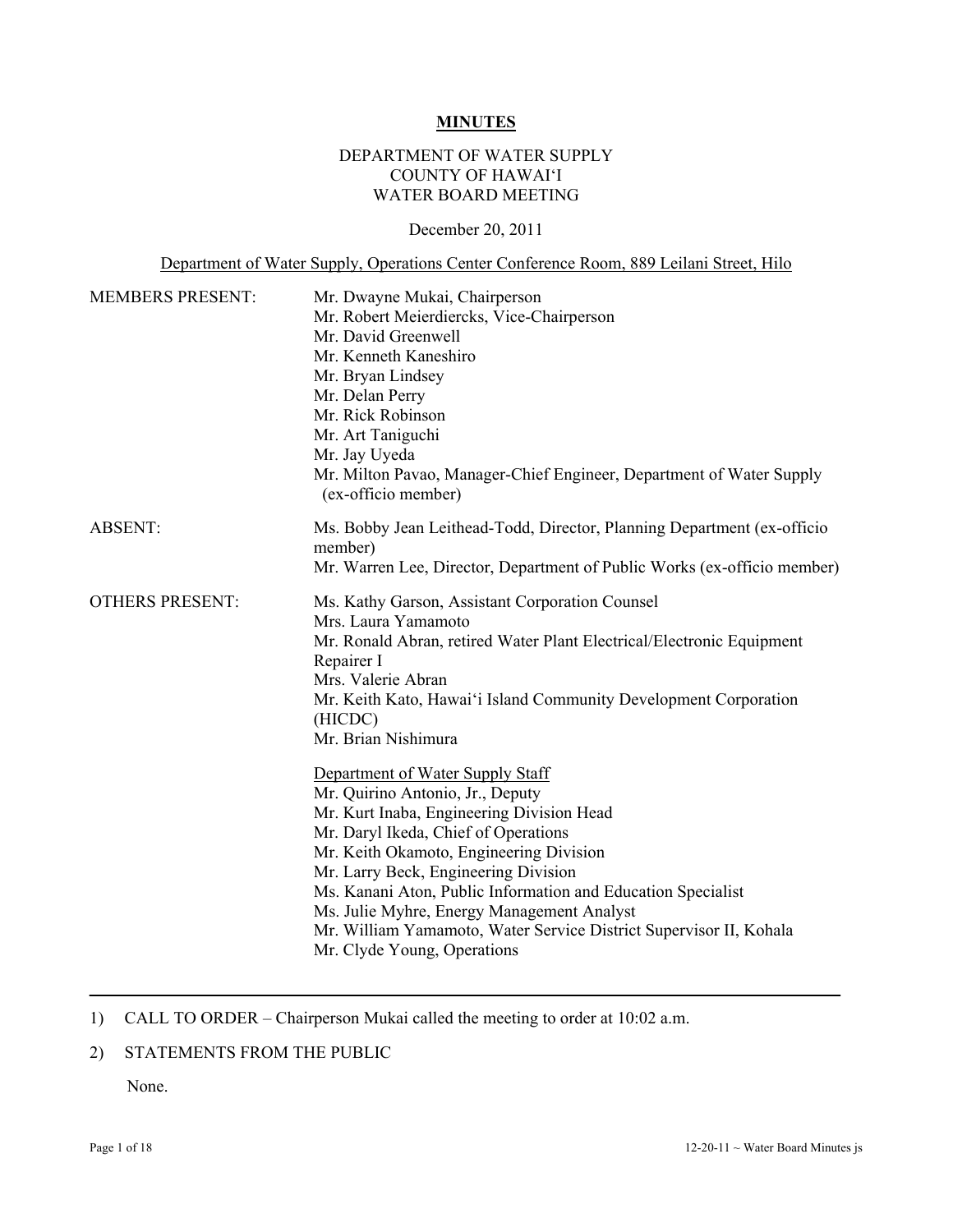#### 3) APPROVAL OF MINUTES

The Chairperson entertained a Motion to approve the Minutes of the November 22, 2011, Water Board meeting.

ACTION: Mr. Meierdiercks moved to approve; seconded by Mr. Greenwell, and carried unanimously by voice vote.

### 4) APPROVAL OF ADDENDUM AND/OR SUPPLEMENTAL AGENDA **(Note: Addendum requires Roll Call Vote)**

None.

5) SOUTH HILO:

### A. **MATERIAL BID NO. 2011-06, FURNISHING AND DELIVERING POWER AMPLIFIERS, DUPLEXERS, AND P25 DIGITAL VHF REPEATERS FOR THE DEPARTMENT OF WATER SUPPLY:**

This project generally consists of furnishing and delivering radio power supplies, power amplifiers and duplexers to the Department.

Bid opening was on December 8, 2011, at 2:30 p.m., and the following are the bid results.

The contract period for all Parts is six months, from January 01, 2012, to June 30, 2012. All Parts are established price agreements for materials on an "As-Needed Basis."

| <b>PART</b><br>NO. | <b>DESCRIPTION</b>               | <b>BIDDER</b>                           | <b>AMOUNT</b> |
|--------------------|----------------------------------|-----------------------------------------|---------------|
|                    | <b>POWER AMPLIFIERS</b>          | Pacific Wireless Communications,<br>LLC | \$2,315.00    |
|                    | <b>DUPLEXERS</b>                 | Pacific Wireless Communications,<br>LLC | \$21,944.25   |
| 3                  | <b>P25 DIGITAL VHF REPEATERS</b> | Pacific Wireless Communications,<br>LLC | \$26,118.00   |

The Manager-Chief Engineer recommended that the Board award the contract to the above-mentioned bidder for MATERIAL BID NO. 2011-06, FURNISHING AND DELIVERING POWER AMPLIFIERS, DUPLEXERS, AND P25 DIGITAL VHF REPEATERS FOR THE DEPARTMENT OF WATER SUPPLY, on an as-needed basis, as shown above, and that either the Chairperson or the Vice-Chairperson be authorized to sign the contract(s), subject to review as to form and legality by Corporation Counsel.

**Part 1 – Power Amplifiers to Pacific Wireless Communications, LLC** 

**Part 2 – Duplexers to Pacific Wireless Communications, LLC** 

**Part 3 – P25 Digital VHF Repeaters to Pacific Wireless Communications, LLC**

MOTION: Mr. Meierdiercks moved to approve; seconded by Mr. Greenwell, and carried unanimously by voice vote.

Mr. Uyeda asked if this was a spread spectrum.

Mr. Young said this is part of the transition to narrow-band radios.

Mr. Taniguchi asked what a power amplifier is.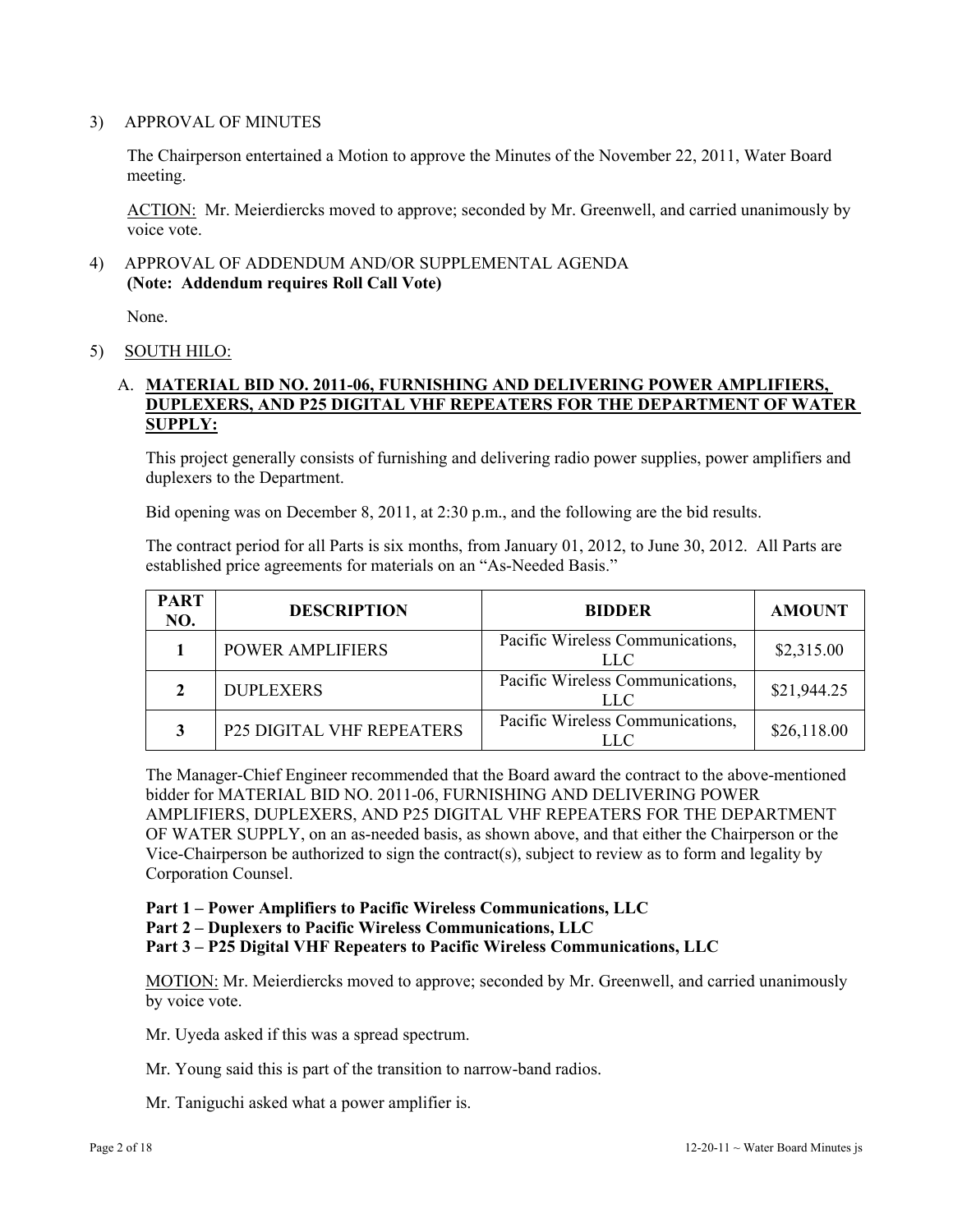Mr. Young said it basically takes a signal that is weak and amplifies it over the line.

Mr. Lindsey explained that the amplifier in question takes the existing signal and then runs it through a repeater to regenerate the signal.

Chairperson Mukai thanked Mr. Lindsey for the clarification.

ACTION: Motion carried unanimously by voice vote.

# B. **WATER AGREEMENT BETWEEN HAWAI'I ISLAND COMMUNITY DEVELOPMENT CORPORATION (HICDC) AND DEPARTMENT OF WATER SUPPLY ON PEPE'EKEO LAND:**

The Hawai'i Island Community Development Corporation (HICDC) is the owner of Tax Map Keys 2-8- 007:092 and 093, and is proposing a subdivision of up to 40 lots on these parcels located above the existing Kula'imano Subdivision in Pepe'ekeo. As a non-profit organization, HICDC develops residential lots as part of their affordable housing program.

As a requirement to subdivide their said property, HICDC needs to acquire water commitments for each of the proposed developable lots. In order to assist DWS in making more water available for the system, HICDC is proposing to dedicate a 10,000 s.f. lot to DWS for the purpose of installing booster pump facilities that would improve the system servicing their property. In addition, the DWS will only issue the commitments upon awarding the Kula'imano Production Well project, and will not issue any service to the subdivision until the Kula'imano Production Well project has been completed.

The Manager-Chief Engineer recommended that the Water Board approve the Water Agreement between Hawai'i Island Community Development Corporation (HICDC) and the Water Board, and that either the Chairperson or Vice-Chairperson be authorized to execute the Agreement, subject to approval as to form and legality by Corporation Counsel.

MOTION: Mr. Meierdiercks moved to defer; seconded by Mr. Greenwell.

Ms. Garson thanked the Board for the deferral. Ms. Garson requested the deferral because the details of the agreement had not yet been worked out; the Board had not received copies of the agreement to review.

Mr. Keith Kato, the executive director of the HICDC, told the Board that he had no objections to the deferral. The reasons for deferral are reasonable, he added. He explained that HICDC does affordable housing, self-help housing and elderly housing island-wide. HICDC acquired the property in Pepe'ekeo a couple of years ago, with the understanding that water was not available. HICDC understood that a well would have to be developed; progress has been made with the well developer, Mr. Kato said. HICDC had been anxious to move forward and the agreement was sort of last-minute in nature. Ms. Garson indicated to HICDC that some minor technical changes would need to be made to the agreement, and HICDC has no problem with the deferral, Mr. Kato said. This project involves the development of 35-40 self-help housing units for low-income families. HICDC will give DWS a 10,000 sq. ft. lot for the booster station. The booster will push the water from the tank that is right next to the subdivision, up to the upper tank, which will service the property.

Chairperson Mukai commended what HICDC does, regarding affordable housing.

Mr. Kato thanked DWS for its ongoing cooperation with HICDC.

ACTION: Motion to defer carried unanimously by voice vote.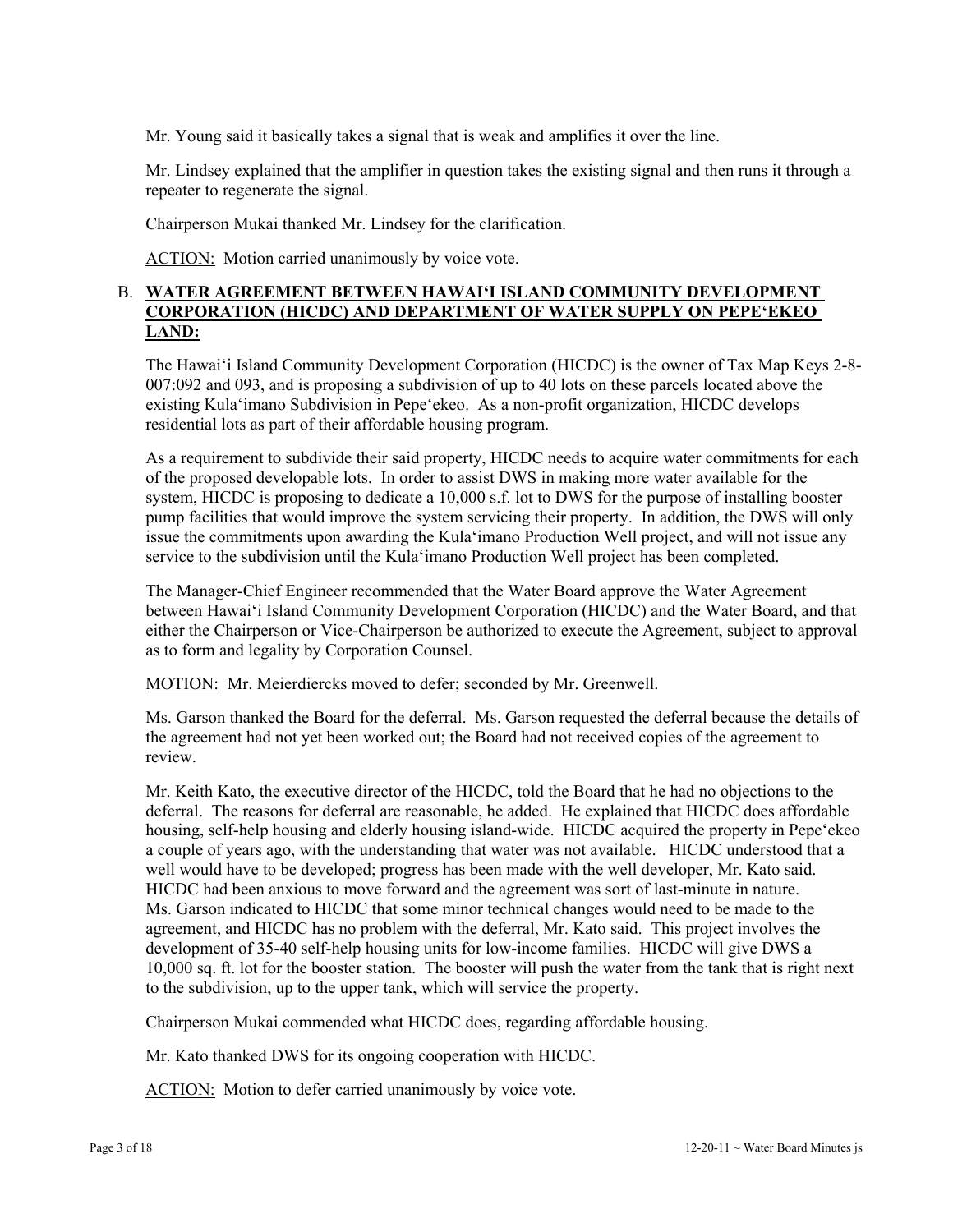Chairperson Mukai confirmed that the Item will be deferred to the Board's January meeting.

### 6) HĀMĀKUA:

### A. **JOB NO. 2008-945, CONSTRUCTION OF THE ĀHUALOA-HONOKA'A TRANSMISSION WATERLINE – PHASE 1, DISTRICT OF HĀMĀKUA, COUNTY OF HAWAI'I, STATE OF HAWAI'I:**

This project involves the installation of approximately 19,210 linear feet of 12-inch ductile iron waterline along Old Māmalahoa Highway from the Department's Āhualoa well, with final connection at the Department's De Silva tank site located above Honoka'a town. Tank inlet control valves, a pressure reducing valve station, and miscellaneous electrical work at various tank sites are also part of the scope of work.

Bids for this project were opened on December 15, 2011, at 2:00 p.m.

MOTION: Mr. Meierdiercks moved to defer; seconded by Mr. Kaneshiro.

Ms. Garson said the Item was deferred because there are some unresolved issues with the bids. Therefore, DWS is not yet ready to award, she added.

Mr. Uyeda, who recently joined the Board, asked for background on what kind of contracts the Board enters into with the contractor. He asked if it was a stipulated sum or cost-plus, or something else. He also asked if there were liquidated damages if the contractor fails to complete the contract in the allotted time.

The Manager-Chief Engineer said that it is a lump-sum bid, with contingency, with time of completion, and with liquidated damages. He noted that DWS does not set the liquidated damages; DWS follows a table contained in the General Requirements and Covenants. The table goes according to the total contract price, he said. Therefore, liquidated damages are known well ahead of time, and are based on the contract price. Regarding the contingency, DWS normally has the contingency at anywhere between 8 to 10 percent. This project involves many bridges and narrow lanes, and the biggest concern is going to be regarding traffic control. Therefore, the contingency for this project is likely to be 10 percent or slightly more.

ACTION: Motion to defer carried unanimously by voice vote.

### 7) NORTH KOHALA:

### A. **DRINKING WATER STATE REVOLVING FUND RESOLUTION NO. 2011-04:**

*(Note: Resolution requires roll call vote)* 

Resolution No. 2011-**04** is for the project for which DWS has submitted a loan application, under the Drinking Water State Revolving Fund (DWSRF). One of the prerequisites for the loan is a Resolution approved by the Water Board. This Resolution is specifically identified for the following project: JOB NO. 2008-950, KYNNERSLEY NO. 1 – 0.3 MG RESERVOIR REPLACEMENT, and authorizes the Manager-Chief Engineer or Deputy to execute loans and/or grants with the State Department of Health for up to \$3,000,000.00.

The Manager-Chief Engineer recommended that the Water Board adopt DRINKING WATER STATE REVOLVING FUND RESOLUTION NO. 2011-04, subject to the approval of Corporation Counsel.

MOTION: Mr. Meierdiercks moved to approve; seconded by Mr. Taniguchi.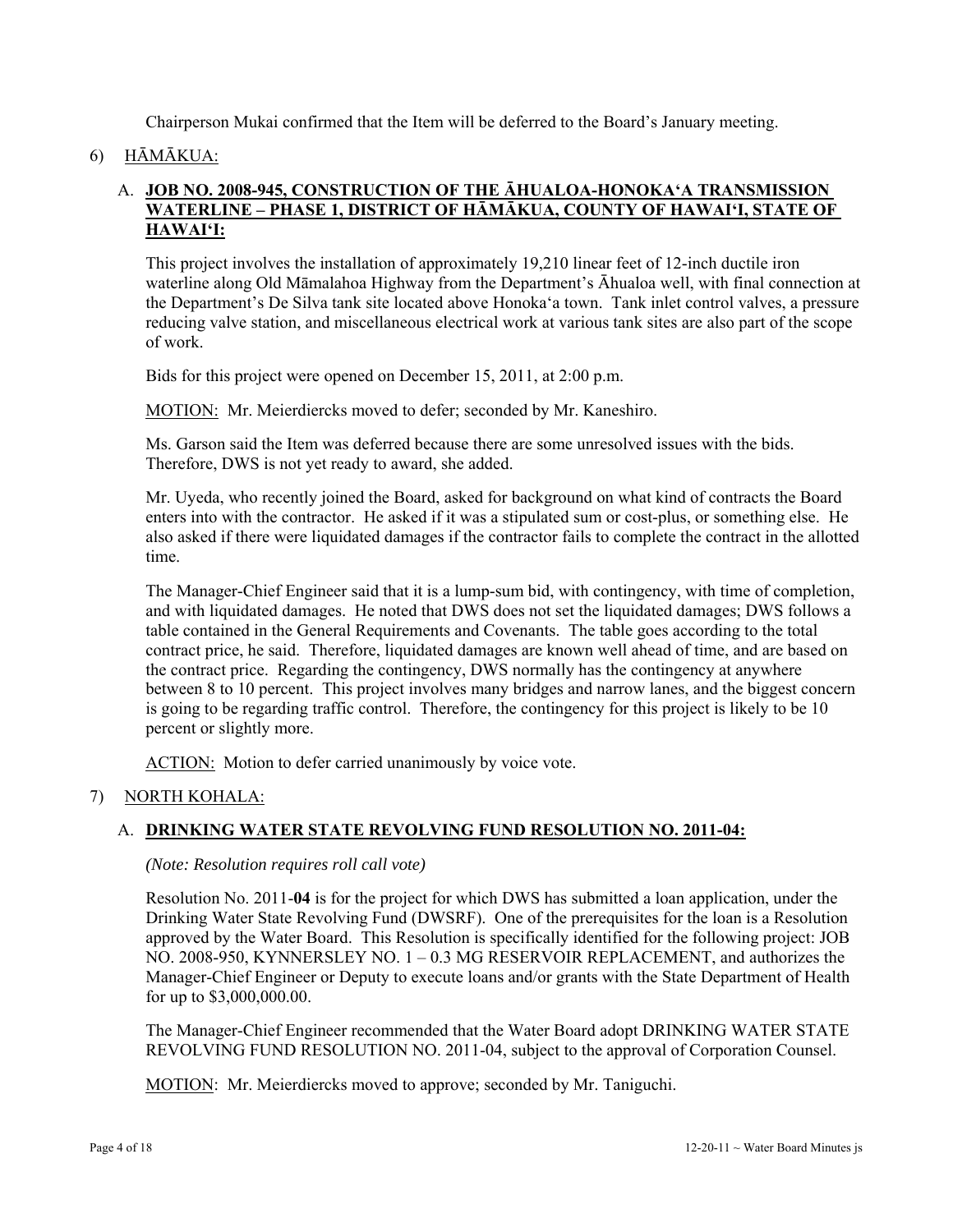Mr. Taniguchi asked whether DWS fronts the money for this project.

Mr. Okamoto said that in the past, DWS used to front the whole thing, but in recent years, DWS asks for reimbursement from the State on a more frequent basis. As payments are made, Finance Division requests reimbursement from the State.

Mr. Inaba said that it involves fronting a smaller portion; DWS does not front the entire project.

The Manager-Chief Engineer said that DWS would be fronting the monthly progress payments. The actual amount would depend on how much work the contractor does in a month; DWS pays monthly and then requests reimbursement from the State, he said.

Mr. Inaba said he was not sure how quickly the State would reimburse DWS.

Mr. Taniguchi asked if this project was budgeted.

Mr. Sumada confirmed that it is included in the Budget.

Mr. Greenwell said he did not want to second-guess Engineering, but he asked why DWS would not be upgrading this tank. He asked whether the piece of property on which it is located is a small parcel.

The Manager-Chief Engineer confirmed that the property is small, and the tank is an intermediate one. He said that the number of services that come off the tank do not warrant anything bigger than a 300,000-gallon tank.

Mr. Okamoto noted that DWS was actually upsizing the tank, which had been an old 100,000-gallon steel tank that was in a state of disrepair. DWS was upsizing the tank to 300,000 gallons, because the bottom of Kynnersley Road is a commercial area.

The Manager-Chief Engineer said that DWS does not need anything bigger to serve that area.

ACTION: A roll call vote was taken. Messrs. Uyeda, Robinson, Kaneshiro, Greenwell, Meierdiercks, Lindsey, Taniguchi, Perry and Chairperson Mukai voted Aye. Motion carried unanimously with nine  $(9)$  Ayes, zero  $(0)$  Nays.

### 8) SOUTH KOHALA:

### A. **DRINKING WATER STATE REVOLVING FUND RESOLUTION NO. 2011-05:**

#### *(Note: Resolution requires roll call vote)*

Resolution No. 2011-**05** is for the project for which DWS has submitted a loan application, under the Drinking Water State Revolving Fund (DWSRF). One of the prerequisites for the loan is a Resolution approved by the Water Board. This Resolution is specifically identified for the following project: JOB NO. 2010-964, WAIMEA WATER TREATMENT PLANT COMPLIANCE UPGRADES PHASE II, and authorizes the Manager-Chief Engineer or Deputy to execute loans and/or grants with the State Department of Health for up to \$10,000,000.00.

The Manager-Chief Engineer recommended that the Water Board adopt DRINKING WATER STATE REVOLVING FUND RESOLUTION NO. 2011-05, subject to the approval of Corporation Counsel.

MOTION: Mr. Meierdiercks moved to approve; seconded by Mr. Greenwell.

Mr. Young said that this project involves a major upgrade to the improvements of the Treatment Plant. He noted that maintaining the Treatment Plant has been a problem area for years.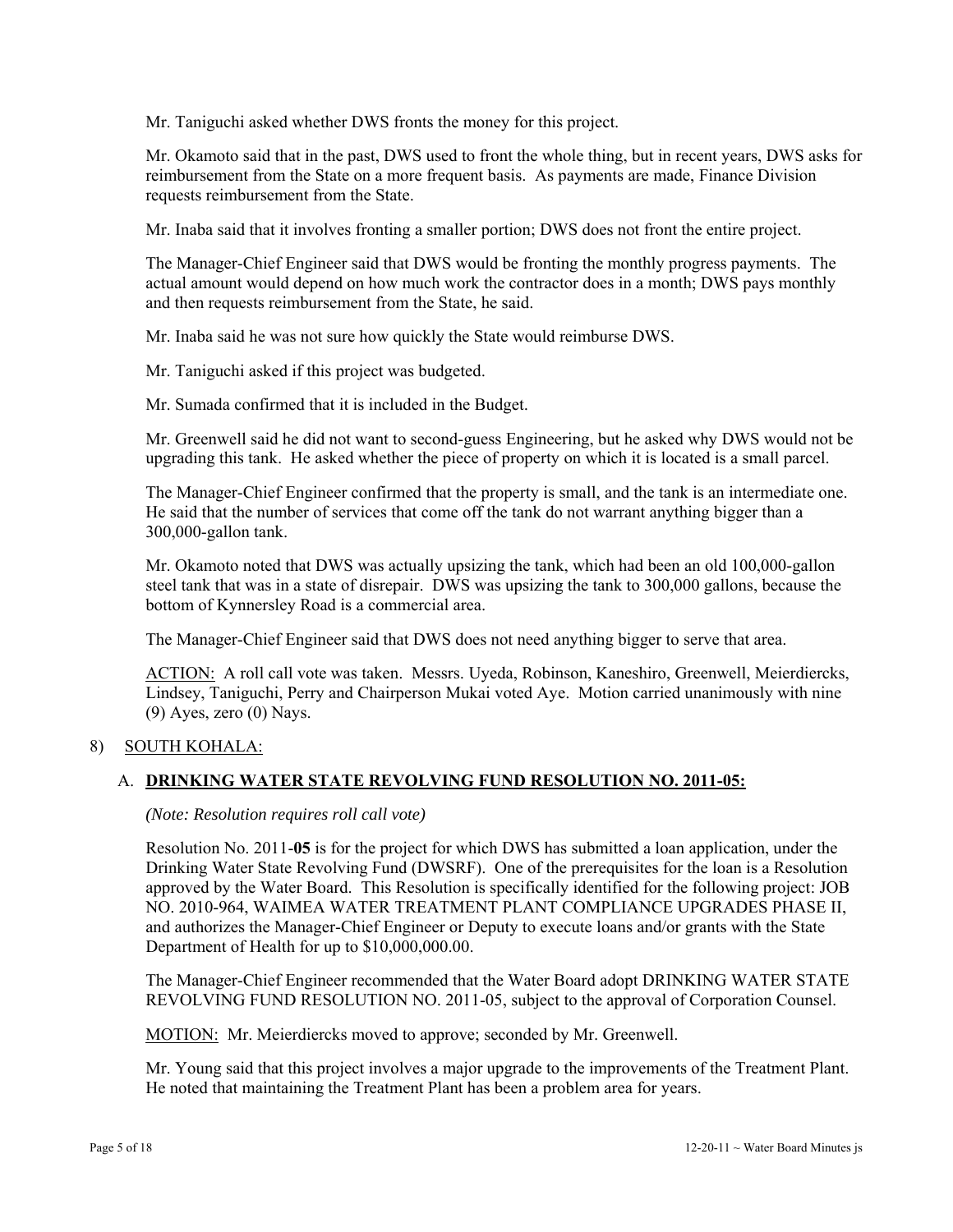Mr. Greenwell asked whether the reason that maintenance was a problem was due to the Treatment Plant's age or how the facilities were made.

The Manager-Chief Engineer confirmed that both the age of the Treatment Plant and how the facilities were made were the reasons.

Mr. Young cited old equipment at the Treatment Plant, and specifically cited reliance on mechanical, non-automated processes. This opened up the potential for error, he said. While the equipment was not in disrepair, it was really difficult to stay on top of the repair process.

The Manager-Chief Engineer noted that the Treatment Plant started out as a conventional, sand filtration plant. Over the years, DWS has tried to introduce modern technology while using the same footprint (i.e., the same location). That created problems in itself, he said. It would probably have been much cheaper if DWS had started anew 20 or 30 years ago – instead of modifying the existing Treatment Plant at great expense. This is one of the reasons why DWS has been on an active mission to replace sources with wells. DWS did the State well in Waimea and a well on Church Row, and is currently working with Mr. Andy Anderson to acquire the Waimea Country Club well. Although Mr. Anderson's well does not currently fit into DWS's system hydraulically, it can be made to, he said. Over the years, DWS has realized that its best bet was to find sources to replace the existing Treatment Plant, the Manager-Chief Engineer said. He noted that the Treatment Plant's current capacity is about 2.8 million gallons, and could probably go up to 3 million gallons.

Mr. Inaba said that these improvements will potentially increase the capacity.

Mr. Okamoto said the main component of this project is to convert the Treatment Plant from a conventional treatment plant to a micro-filtration plant. He noted that much of the regulations involve conventional treatment plants, so changing to a micro-filtration plant will get DWS away from a lot of the regulations, and will reduce the requirements for manpower, too.

The Manager-Chief Engineer said in the meantime, DWS is pursuing sources that can eventually take over what the Treatment Plant is doing.

Mr. Robinson asked about the terms of the loan, i.e., the interest rate, etc.

Mr. Sumada explained that the State Revolving Loan program is offered to all of Hawai'i's water departments. Once the State approves, DWS gets charged a low-interest administrative fee and a low interest rate, on top of the principal. In total, the loan is at a cost that is comparable to, or better than, general obligation bonds. The State usually gives DWS 20 or 30 years to pay off, with a standard semiannual debt service payment. DWS has about 10 of these loans on the books right now, for various projects.

Mr. Robinson asked what the administrative fee and estimated interest rate would be.

Mr. Sumada said the administrative fee is about 3 percent, and the interest rates right now are running about one percent or less. DWS does have older loans that are at 2 percent or so, so DWS adds those two rates together to come up with the real cost of the loan. In general, the rates are favorable. Whatever DWS pays back, the State loans out to another water department, or to DWS for other projects. That explains the meaning of "revolving funds."

The Manager-Chief Engineer said that only projects that involve making the water safe to drink can qualify for these loans. He cited as examples such qualifying projects as replacement reservoirs, additional sources, etc.

Mr. Taniguchi asked Mr. Sumada if this project was budgeted as well.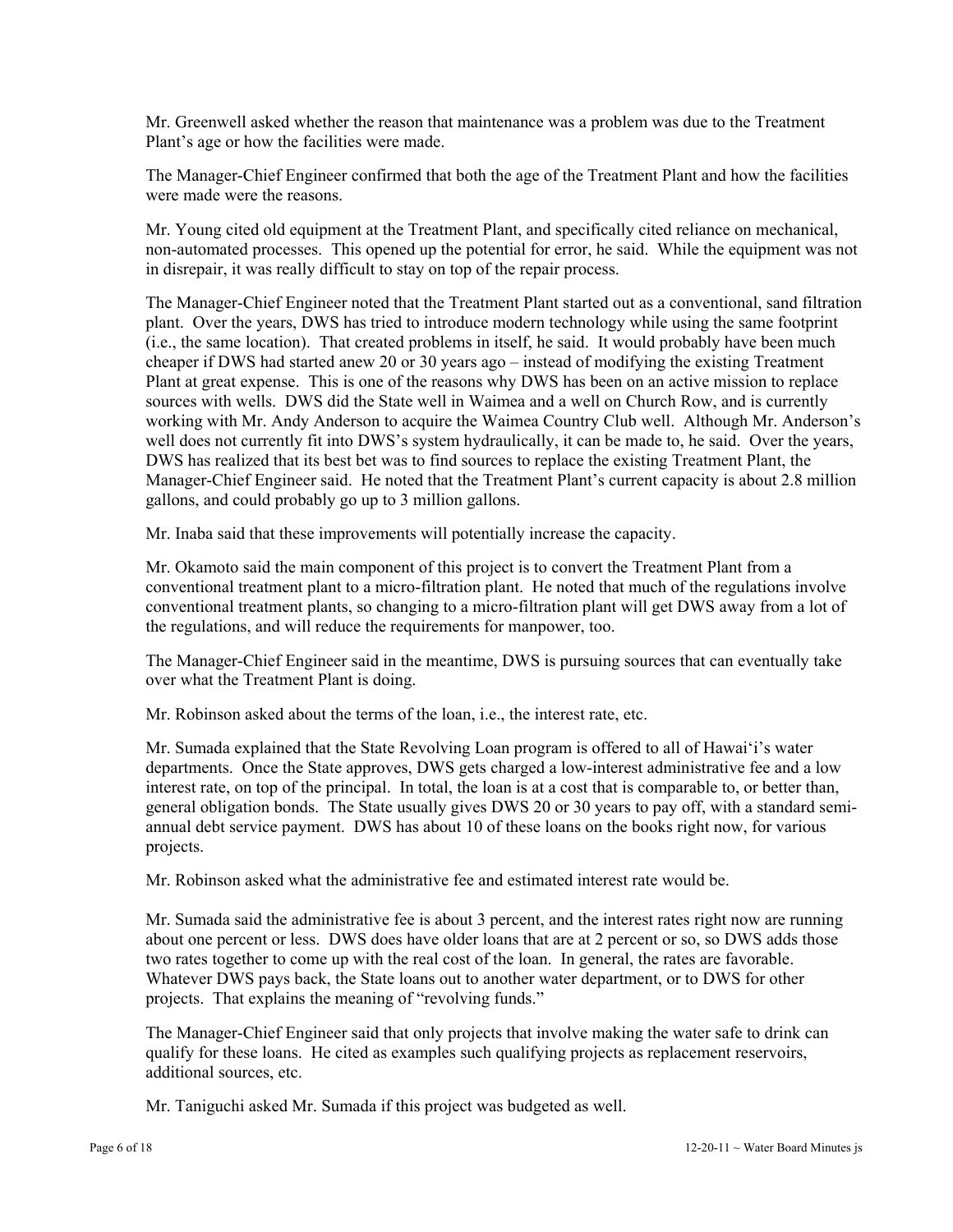Mr. Sumada confirmed this.

Mr. Perry asked for other examples of projects that qualify for the revolving funds.

The Manager-Chief Engineer cited the Waimea Treatment Plant, sources to replace spring sources, upgrading old, outdated pipeline, etc. He said that installing a new pipeline would not qualify.

ACTION: A roll call vote was taken. Messrs. Uyeda, Robinson, Kaneshiro, Greenwell, Meierdiercks, Lindsey, Taniguchi, Perry and Chairperson Mukai voted Aye. Motion carried unanimously with nine  $(9)$  Ayes, zero  $(0)$  Nays.

#### 9) MISCELLANEOUS:

## A. **DEDICATION OF WATER SYSTEMS**:

The Department received the following documents for action by the Water Board. The water systems have been constructed in accordance with the Department's standards and are in acceptable condition for dedication.

### **1. GRANT OF EASEMENT AND BILL OF SALE**

 Subdivision Application No. 2011-001106 No. of Lots: 2 Zoning: A-5a Facilities Charge: \$11,000.00 Date Paid: 12/5/2011 Grantor/Seller: 327 KONA LLC (Kona View Country Estates Subdivision) Tax Map Key: (3) 7-4-008: 047 portion Construction Completion Date: TBA Water System Cost: TBA

The Manager-Chief Engineer recommended that the Water Board accept these documents subject to the approval of the Corporation Counsel and that either the Chairperson or the Vice-Chairperson be authorized to sign the documents.

MOTION: Mr. Taniguchi moved to approve; seconded by Mr. Meierdiercks.

Mr. Inaba noted that the final inspection date (i.e., the completion date), was December 16, 2011, and the cost was \$8,949.00. It was a really small project, involving a two-lot subdivision, he added.

Mr. Uyeda asked if facilities like this are always dedicated to Water Supply.

The Manager-Chief Engineer confirmed this.

Mr. Uyeda asked whether a tax event occurs when a dedication takes place.

The Manager-Chief Engineer said that no tax event per se takes place; the improvements are just turned over to DWS to perpetually maintain and operate. There is no general excise tax or income tax involved.

Mr. Robinson asked whether the donor gets a tax write-off for giving assets to a governmental entity (i.e., DWS).

The Manager-Chief Engineer said no, it does not work like that; this is just a transfer to DWS, and DWS does not provide anything to the grantor for tax reporting purposes.

Mr. Uyeda asked if DWS can depreciate the property if it is a depreciable asset.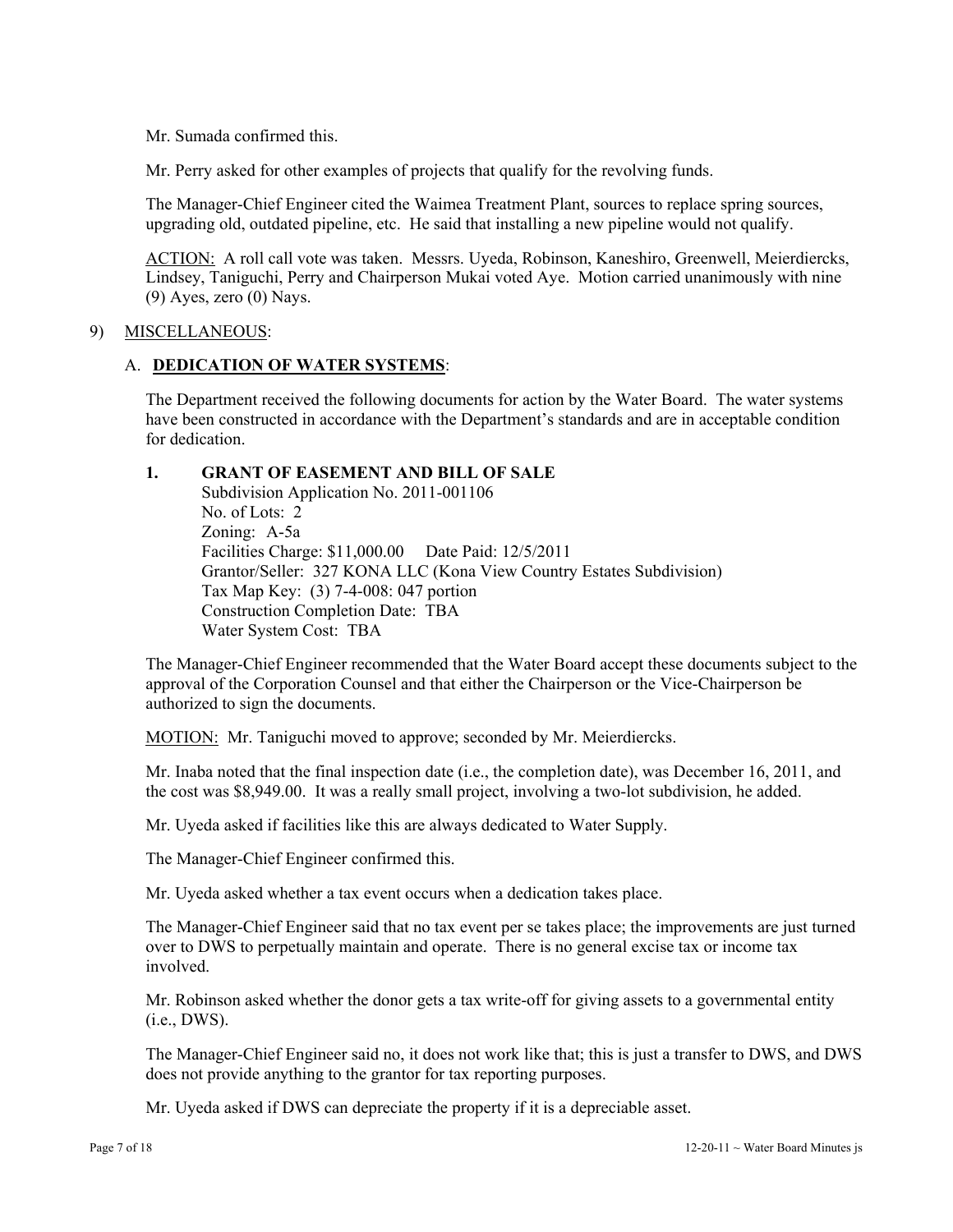The Manager-Chief Engineer confirmed that DWS does that.

ACTION: Motion carried unanimously by voice vote.

# B. **REPORT OF AD HOC FINANCE COMMITTEE:**

No report this meeting; Committee to report at the January Board meeting.

# C. **REPORT OF AD HOC COMMITTEE TO REVISE THE MANAGER-CHIEF ENGINEER'S EVALUATION FORM:**

Mr. Kaneshiro said the Committee had put out a preliminary draft, which was sent to all of the Committee members. He said it was really good that the Board had had a chance to listen to what the applicants for the new Manager-Chief Engineer were thinking about, because that can be incorporated into the Evaluation Form. Mr. Kaneshiro said that hopefully, the evaluation form can be done by the end of January. He said that the Committee still needs to talk to Human Resources about the evaluation form, to make sure that everything is okay.

# D. **ENERGY MANAGEMENT ANALYST UPDATE:**

Ms. Myhre noted in her Green Initiatives report that the price of electricity was at its highest level since 2004, at 38 cents per kilowatt. On page two of the report, Ms. Myhre reported that the Waimea Treatment Plant is generating the most electricity it ever generated, thanks to the increased amount of water coming down from the reservoirs to the Treatment Plant. The generator there is holding its own, paying for about \$3,000.00 a month of electricity at the Waimea Treatment Plant alone.

Regarding leak detection, the rate of leaks is decreasing, Ms. Myhre said. Ms. Myhre thought this could be due to an increase of consumption over the past several months.

Mr. Sumada said that actually consumption was going down on a year-over-year comparison.

Ms. Myhre said she needs to evaluate the data a bit more.

Ms. Myhre reported on the various meetings she attended in December. On December 8, Ms. Myhre substituted for Mr. Will Rolston, the County's energy coordinator, at the Hawai'i Clean Initiative Meeting in Honolulu. The meeting was attended by energy managers from all over the state. On December 12, Ms. Myhre attended a meeting of the Hawai'i Energy Advisory Commission, which advises Mayor Billy Kenoi on energy initiatives. Ms. Myhre noted that the Kohala Center has graduate students working to revise the Hawai'i Energy Sustainability Plan. The Kohala Center is planning a series of public outreach meetings in conjunction with the Hawai'i Energy Advisory Commission, starting in February. The Public Utilities Commission (PUC) will be coming to the Big Island for those public meetings, and DWS will be participating as well. On December 15, Ms. Myhre participated in a water pumping seminar hosted by HELCO. The seminar, aimed only at water pumping customers around the island, dealt with different rates and efficient motors. Ms. Myhre said her takeaway from the meeting was to revisit her Green Initiatives report and drill down to a bit more detail on DWS's leak rates. She noted that DWS looks at monthly rates, and the HELCO monthly **d**ates do not coincide with DWS's dates. DWS goes on calendar dates and HELCO reads meters on different dates. She said she also met with HELCO on December 7 to discuss the Rider M contracts. DWS has several motors undergoing repairs, and DWS currently has four Rider M contracts on hold until DWS gets its motors repaired.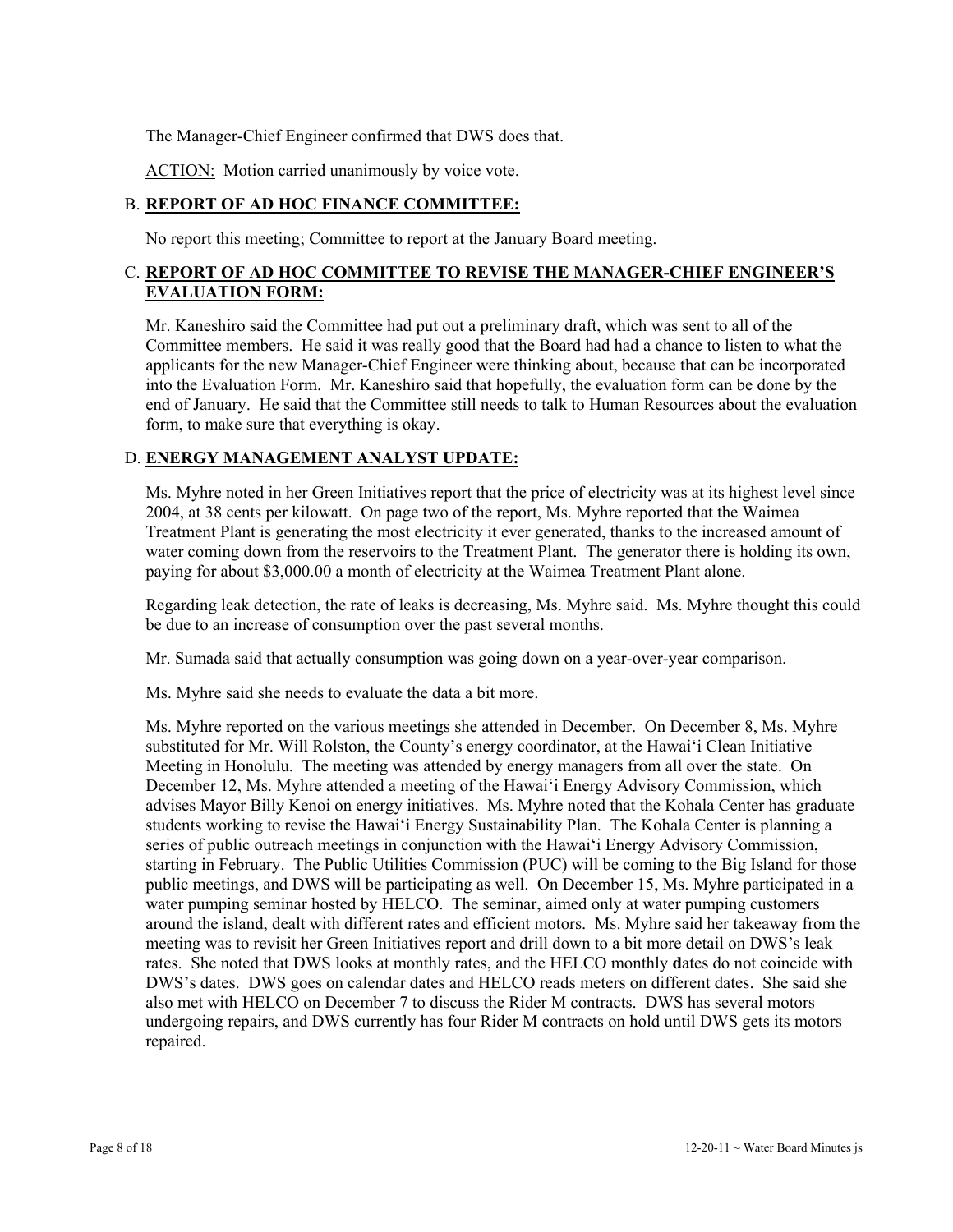Ms. Myhre reported that she had completed a year-long webinar series aimed at reducing DWS's fuel use, through its SCADA system. The Environmental Protection Agency (EPA) will be posting DWS's report on its Region 9 website in January, she said.

Mr. Greenwell asked if the water pumping seminar hosted by HELCO primarily focused on DWS. He asked if private enterprises were involved as well.

Ms. Myhre said there were about 30 people in attendance, basically all of them major water pumping customers such as the Natural Energy Laboratory of Hawai'i Authority (NELHA) and the Waikoloa Water Company. The meeting was technical in nature, dealing with water pumping and how to be more energy-efficient, etc.

Mr. Robinson, referring to page 1 of the Green Initiatives report, asked how Ms. Myhre arrived at the figure of 38 cents per kilowatt.

Ms. Myhre said that she takes the entire HELCO charge, which includes demand charges and stand-by charges for all of DWS's hundreds of sites, and divides it by the cost. The figure is basically the energy divided by the cost; it is a gross rate.

Mr. Perry asked the status of the Lālāmilo project.

Ms. Myhre said she is preparing a Request for Qualifications (RFQ), which will weed out people who do not have financing, etc. The RFQs will hopefully go out in the beginning of 2012. Ms. Myhre said she is also writing the Request for Proposal (RFP), the document that must be completed to set out exactly what DWS wants to do, i.e., to power eight wells on the Lālāmilo-Parker system, with the opportunity to put in two more wells on that site. Ms. Myhre said the hope is that the Lālāmilo Windfarm will generate enough power to supply 50 percent of the electricity to the wells, noting that at some point it costs more to use renewable energy than it does to use power from HELCO. DWS wants to keep its costs low, and the Department figures that about 50 percent of the energy to the wells will come from renewable energy.

Mr. Taniguchi asked about the leak detection graph on page three of the Green Initiatives report. He asked whether the numbers were percentages, or the averages for the year, i.e., 21 percent on the total billable amount.

Ms. Myhre said that was exactly right.

Mr. Taniguchi asked whether it meant that DWS was running at about 16 percent of the Budget.

Ms. Myhre said no, the 16 percent involves the volume of water that is pumped from all of DWS's wells and the Treatment Plant, and any surface sources – minus what is sold to water customers. So the 16 percent is a percentage of the difference, divided by the total water pumped. She noted that the national average was 15 percent.

Mr. Taniguchi asked if Ms. Myhre could drill down on as to where the leaks are coming from.

Ms. Myhre said it is complicated. She cited the example of the Hāmākua Coast, where the geographic area of the wells does not exactly overlap with the geographic area of DWS's billing system. When Ms. Myhre calculates DWS's water consumption and divides it by pumpage, she needs to consolidate bills of the geographic area of the water customers that are served from multiple water sources. She said it really is very complicated.

Mr. Taniguchi said that DWS must know which pump the water is coming from, when DWS does its billing.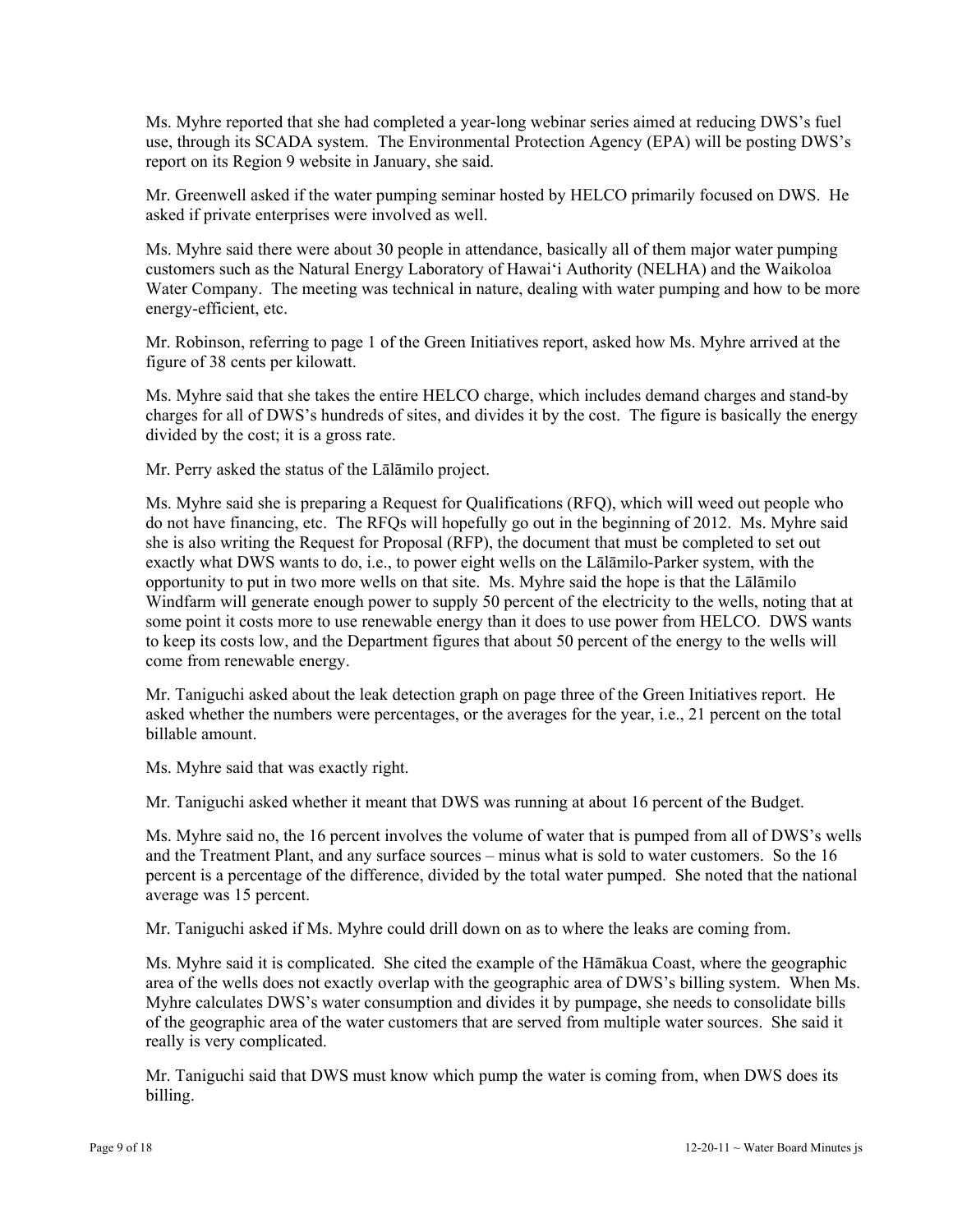The Manager-Chief Engineer said it was not that simple.

Mr. Meierdiercks said DWS is inter-connected; it is not just the one system.

Mr. Taniguchi said the 16 percent leak rate is actually a large dollar amount.

The Manager-Chief Engineer noted that for every leak that DWS finds in Kona, the Department saves a lot of money because it costs DWS so much more to deliver its water in Kona than it does anywhere else, due to the depth of the wells in Kona.

Mr. Uyeda asked whether this was basically a calculation of pumped versus metered water.

Ms. Myhre said that was correct.

Mr. Uyeda asked whether there was an opportunity to reduce the percentage of loss if DWS gets more efficient meters.

Ms. Myhre said that was true.

The Manager-Chief Engineer cautioned that not all unaccounted water is leaks. He gave as an example the large amount of water wasted during the first three or four minutes of pumpage to purge a well whenever a well is first started up, or when it is shut down. This water is not a leak, and the purging has to be done, he added. The water is unaccounted water, but it is not a leak. Therefore the percentage (in this case, the 16 percent), includes everything; it is not an accurate indication of what is leaking in the system. The number is really close, but it is not precisely accurate.

Mr. Greenwell asked whether DWS comes across theft of water.

The Manager-Chief Engineer said DWS comes across tapping by contractors or individuals all the time. Sometimes DWS catches the perpetrators and reports them to the police, but sometimes DWS does not know who is stealing the water so DWS just cuts off the source.

### E. **MONTHLY PROGRESS REPORT**:

Chairperson Mukai noted to the Board that if Board members have any questions to ask the Department, the protocol is to contact the Manager-Chief Engineer, and not the divisions directly.

### F. **REVIEW OF MONTHLY FINANCIAL STATEMENTS:**

No discussion.

### G. **MANAGER-CHIEF ENGINEER'S REPORT:**

The Manager-Chief Engineer will provide an update or status on the following:

- 1) Palani Road Transmission Waterline Project Mr. Inaba reported that the contractor had gone back to repair damage that occurred, prior to the last Board meeting. The contractor discovered bones on the site, which is going to cause further delay to the project. DWS is working with an archaeologist, who has to submit a plan to the State. The bones were discovered in an embankment; DWS plans to leave the bones in place, Mr. Inaba said. According to the archaeologist, it should not take too long to get approval for the plan to protect the bones in place. Mr. Uyeda asked if the State had notified the lineal descendants. Mr. Inaba confirmed that the archaeologist had identified the pertinent Burial Council person to contact, as well as a descendant representative.
- 2) Hawaiian Ocean View Estates Project The Manager-Chief Engineer, Ms. Aton and Mr. Inaba went to a public meeting in Ocean View on Wednesday night to update the residents about the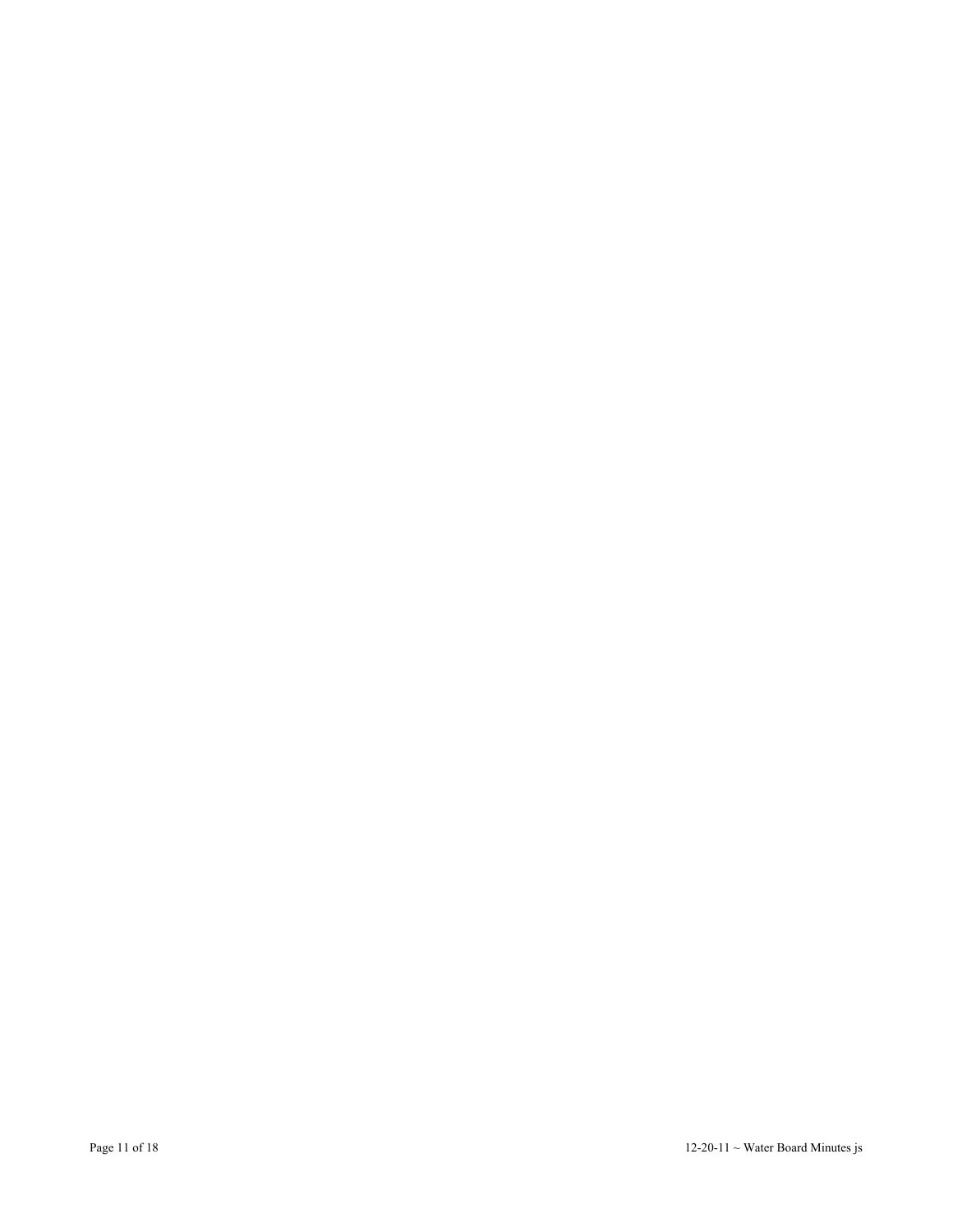- 3) Pu'ukala/Kona Ocean View Properties Subdivision Improvement District Update Construction plans are being done, and DWS is pretty close to advertising the project.
- 4) Public Information and Education Specialist Update Ms. Aton reported that Mr. Rosey Rosenthal on December 8 had filmed for public access television Messrs. Finn McCall and Dave Thomas at the Waikoloa Reservoir 2, discussing the now-completed repairs to the reservoir, etc. Ms. Aton also arranged a field trip to the Pana'ewa well field for a group of high school students from Connections Public Charter School. County Human Resources personnel joined the field trip as part of a county-wide audit of the position of Public Information and Education Specialist. Ms. Aton reported that DWS's 2012 calendar is ready for distribution. Ms. Aton also reported about two community meetings that she attended in Ocean View, on December 12 and 14. The December 12 meeting was at the request of Council Member Brittney Smart. At the December 14 meeting, Ocean View residents posed questions about the status of the Ocean View well and fill station project, as well as the gate agreement and the standstill in work due to the HELCO power issue. Ms. Aton said that DWS explained to the residents that the Budget allowed for the main objective: to provide access to potable drinking water. Residents who wished for further improvements after this project is completed were encouraged to engage the legislative process with their community representatives. DWS discussed account sign-up with the community, many of whom were anxious to sign up for the limited number of meters. DWS explained to the community that signing up for a meter requires funds; until the current standstill in work is resolved, DWS will not sign people up for meters at the Ocean View facility. Customer Service will keep the community posted when the time is right to sign up, and will put notices in the newspapers, on the DWS website, via e-mail and flyers, etc. Regarding the selection of Mr. Antonio as the new Manager-Chief Engineer, Ms. Aton issued a press release and notified two reporters that the decision was imminent. Regarding the Water Use and Development Plan (WUDP), a letter of support went to the Commission of Water Resource Management (CWRM) yesterday. The Manager-Chief Engineer said CWRM has the plan on their Agenda for adoption tomorrow. He noted that the National Parks Services (NPS) had opposed the plan, saying that the Kona aquifer could not sustain any more wells being put in; the NPS has claimed that further well development would have an adverse effect on the water quality in the park's anchiline ponds. DWS has put a lot of energy and effort in showing the science that disproves NPS's claims, in the hopes of getting the WUDP adopted tomorrow. Mr. Larry Beck will be attending the CWRM meeting in Honolulu, taking with him all of the documentation that backs up the plan. Ms. Aton said that the NPS has even approached the Office of Hawaiian Affairs (OHA) using cultural grounds to back up their stance against developing further wells in the area. Ms. Aton said that the Department of Hawaiian Home Lands (DHHL) is developing its own water policy as they develop their lands for housing. DHHL asked the Manager-Chief Engineer to share his wisdom regarding what worked in the years of cooperation with DHHL. Going forward, Ms. Aton and Mr. Antonio will be attending baseyard meetings. Ms. Aton noted that flyers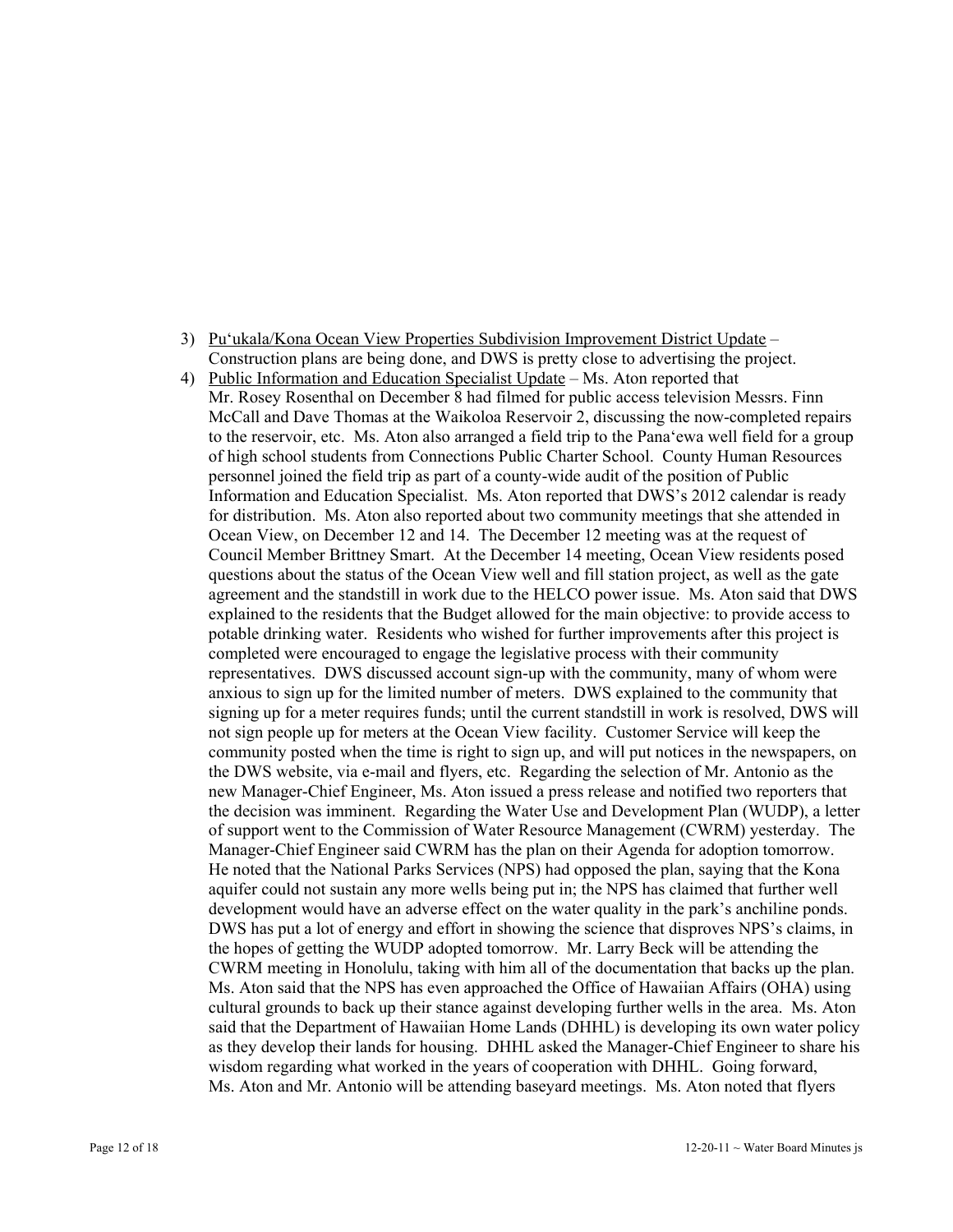5) Recognition of Service Retirement – Mr. William Yamamoto – Mr. Ikeda first introduced Mr. Ronald Abran, who retired last month as an electrician at the Waimea Baseyard after 24 years of service. Mr. Yamamoto stepped in to give background on his old friend and colleague Mr. Abran, with whom he very much enjoyed working all these years. Mr. Yamamoto said that DWS was one of the best places to work, with good bosses and top-notch employees. Mr. Yamamoto said that he and Mr. Abran were thinking of applying to the Water Board. Mr. Ikeda introduced Mr. Yamamoto, the South Kohala District Supervisor II, who has served in DWS for nearly 41 years. He said Mr. Yamamoto will be really hard to replace, and will be very much missed. Mr. Ikeda noted that Mr. Yamamoto was joined today by his wife Laura, and Mr. Abran was joined by his wife Valerie. Chairperson Mukai thanked Mr. Yamamoto for his years of devoted service.

The Manager-Chief Engineer read from a written statement he had prepared. *The following is the verbatim transcript:* 

"During 17 years as Manager of the Department of Water Supply, I have served under many combinations of Water Board members. These past couple of combinations of members have been one of the best combinations I have ever served under. The genuine concern for the good of the Department, and your recognition of the importance of our semi-autonomy, was always evident and greatly appreciated. At times, you have asked hard questions, rightfully so. I just hope that we have given you the answers that satisfied your concerns. During my tenure here, I have made a lot of mistakes, and hopefully learned from it. The one thing I am proud of is that our management team has always treated everyone fairly and with respect. We have always tried to satisfy our customers' concerns, while maintaining our standards and principles. Sometimes that was very hard to do. Our Department is blessed with very many hard-working, intelligent and competent employees. Our sense of fairness and respect spreads throughout our Divisions. I am sure this sounds prejudiced. As Billy (Yamamoto) said, I truly believe we have the best Department, the best and the most efficient Department, in the County. I also believe we have the most caring and supportive Board. I really believe that. Over the past couple of months, you have all worked hard and tirelessly in selecting a new Manager-Chief Engineer. In my opinion, you have made the best choice, and I applaud you for it. As I have said many times, history and knowledge of the Department are very important. Quirino has both, plus he has proven to be an intelligent and caring person. I am sure he will lead the Department in the direction that will make all of us proud. Personally, I've had a great and rewarding career at the Department of Water Supply. I leave this Department with mixed feelings. On one hand, I feel it is time for me to retire and pass the leadership on to Quirino. On the other hand, I will surely miss my fellow employees, which I have grown to admire and respect, and consider my extended family. As I said, I've made a lot of mistakes, but I am thankful that there were people to correct me and keep me out of trouble. A very special thanks to Doreen, Wanda, Kurt, Larry, Daryl, Rick, Kanani and Kathy. You all made me look smart, which is not really easy to do. I really appreciate it. Although I will be retired, I will still be around. If there's any way I can help the Department or the Board, just give me a call. And again, a very special thanks to all of you on the Water Board. You guys are great. Keep it up. Thank you."

### H. **BOARD MEMBERS' SERVICE:**

Section 13-4(d) of the County Charter allows a Board Member whose term has expired to serve an additional 90 days or until a successor is appointed and confirmed, whichever comes first.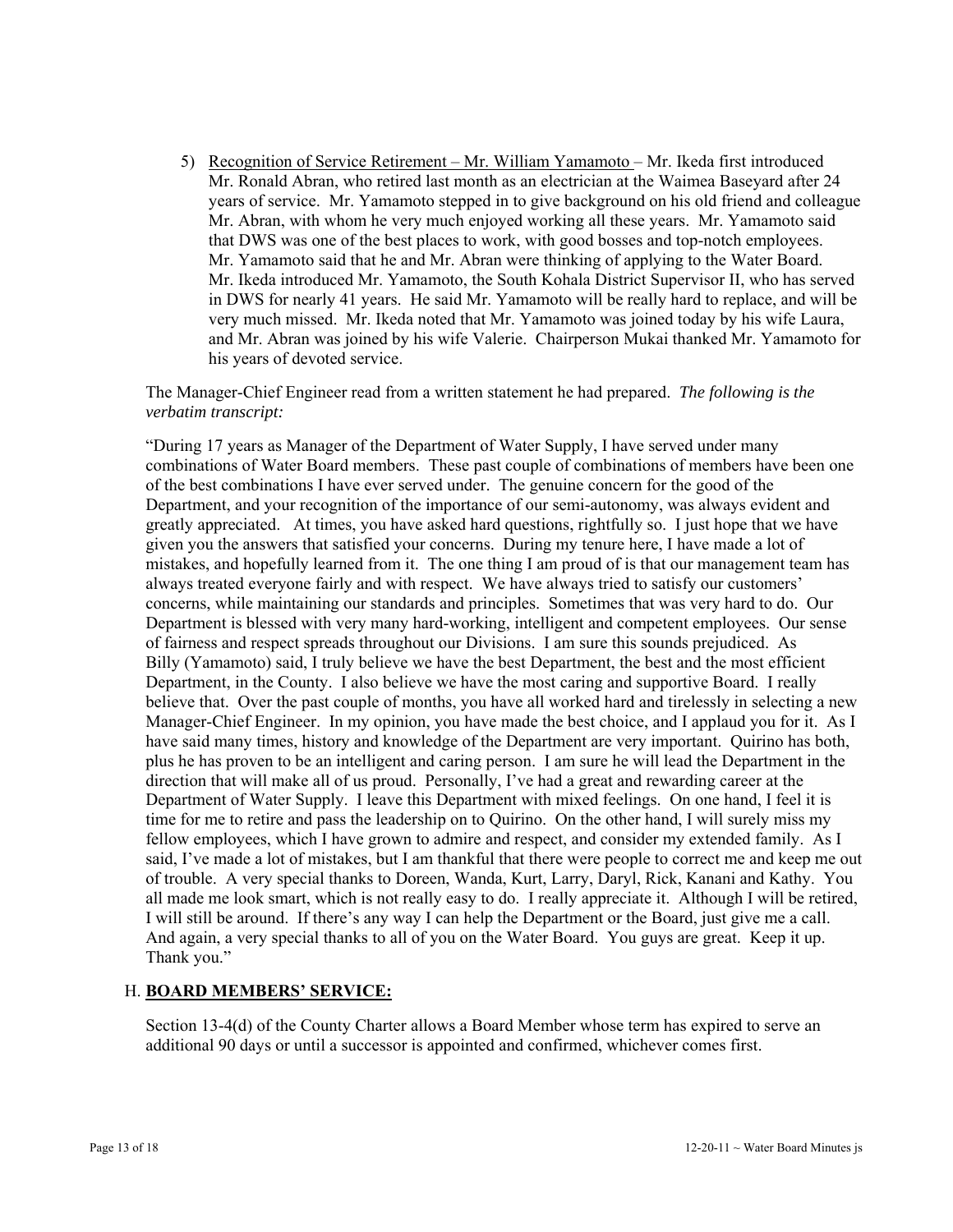Pursuant to Section 13-4(d) of the County Charter, expired term Board Members will be allowed to serve an additional 90 days or until their successor is appointed and confirmed, whichever comes first, if so desired.

Ms. Garson said that no Motion or other action needs to be taken by the Board on this matter. Chairperson Mukai, whose term on the Board expires on December 31, 2012, can hold over as a Board member for the 90 days if he wishes, and assuming that the Mayor and County Council do not fill his position during that 90-day period, she said.

Chairperson Mukai said that if the Mayor and the County Council allow, he would gladly stay on the Board for the 90 days to help out Mr. Kaneshiro's committee, which is working on a new evaluation form for the Manager-Chief Engineer.

Mr. Kaneshiro said that if Mr. Mukai could stay on the Board one more month it would be really helpful in getting the work done on the evaluation form. Mr. Kaneshiro said it was very fortunate that the Board was able to listen to all of the candidates for the Manager-Chief Engineer position; their comments contributed valuable ideas for inclusion in the new evaluation form. Mr. Kaneshiro said he hoped to get the outgoing Manager-Chief Engineer's input on the evaluation form, as well as to get input from DWS's Human Resources staff. He said it was very important to continue to have Mr. Mukai on the Committee, and he strongly recommended that the Board take its time filling the position.

Chairperson Mukai said that as a point of information, it is not a choice that the Board can make. A Board member's extended tenure of 90 days is purely at the pleasure of the Mayor and the County Council, which could fill the position during that time.

# I. **ELECTION OF CHAIRPERSON AND VICE-CHAIRPERSON FOR 2012:**

Chairperson Mukai entertained nominations for the offices of Chairperson and Vice-Chairperson for 2012. He said that he wanted the election done as a slate. He noted that he had spoken to Mr. Meierdiercks, who indicated that he was interested in serving as Chairperson. Likewise, Mr. Taniguchi had indicated that he was interested in serving as Vice-Chairperson.

MOTION: Mr. Kaneshiro moved to have Mr. Meierdiercks as Chairperson, and Mr. Taniguchi as Vice-Chairperson; seconded by Mr. Greenwell.

Chairperson Mukai then entertained a Motion to close the nominations.

ACTION: Mr. Lindsey moved to close the nominations; seconded by Mr. Perry, and carried unanimously by voice vote.

Chairperson Mukai said that the slate is Mr. Meierdiercks for Chairperson and Mr. Taniguchi for Vice-Chairperson.

ACTION: Motion to have Mr. Meierdiercks as Chairperson and Mr. Taniguchi as Vice-Chairperson was carried unanimously by voice vote.

Chairperson Mukai congratulated the incoming Chairperson and Vice-Chairperson.

### J. **CHAIRPERSON'S REPORT:**

Chairperson Mukai said it has been an honor and a pleasure to serve on the Board the past five years. He said that the Board has accomplished a lot over the past three years in particular: on financial reporting, communications, etc. The Chairperson said he was glad that the Board vacancies had finally been filled, and that Board members with development expertise had come on board. He said that he learned a great deal from attending conferences, especially his first ACE conference. Attendance by Board members of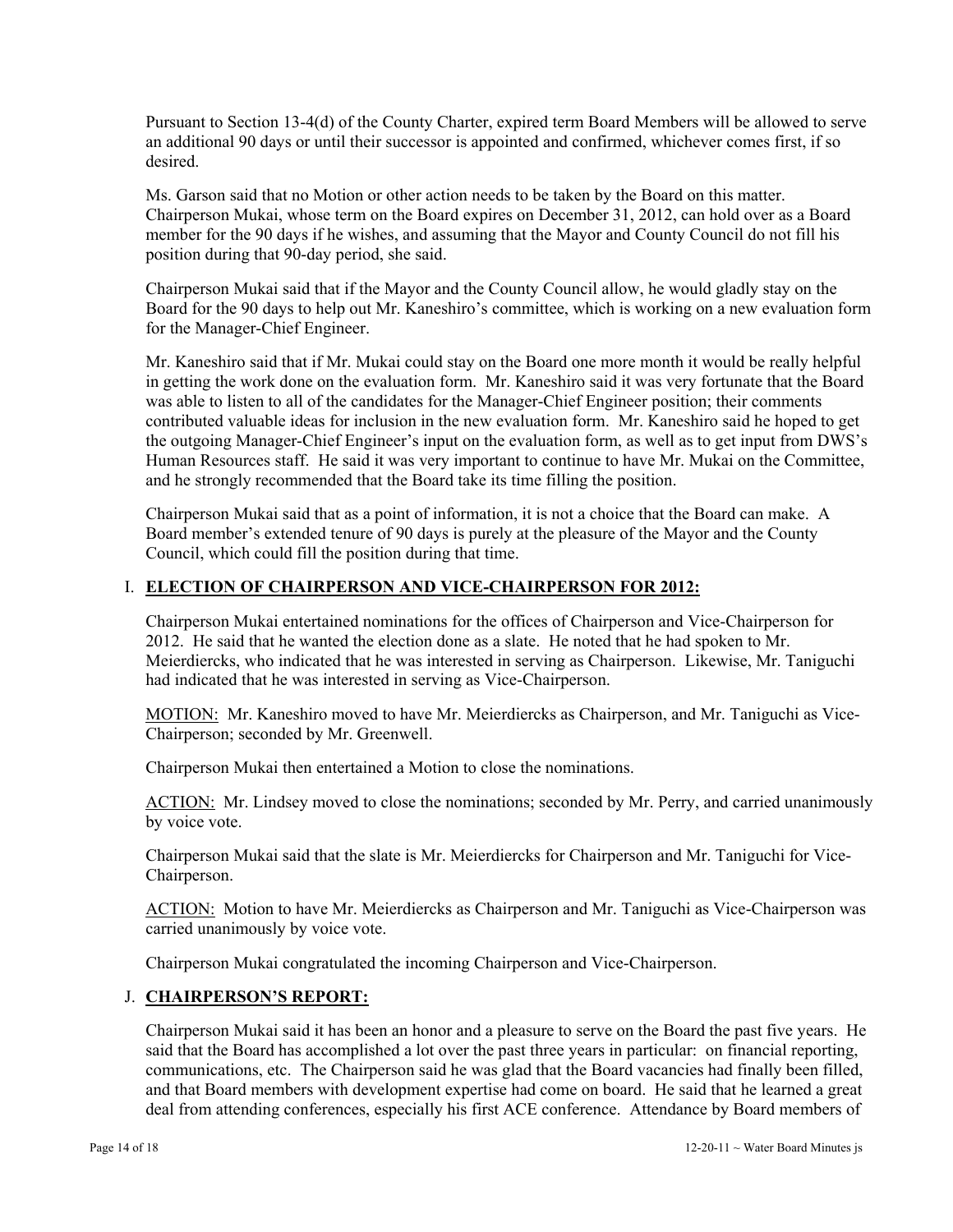such conferences was crucial to learning about water-related matters, and attendance by DWS staff was extremely important as well. Travel has been cut back amid the current financial straits, but the Chairperson hoped that things would improve so that Board members and staff could participate in conferences as in the past.

Turning to the 2012 Board meeting schedule, Mr. Meierdiercks suggested that the Board meet in Hilo for both of the January and February meetings, and decide at the January meeting on venues for meetings in March onwards.

Mr. Taniguchi suggested that the West Hawai'i members should be consulted about their preferences, and said that maybe they would want to meet in Kona in February.

Chairperson Mukai said that in the past, when Mr. Meierdiercks was the only West Hawai'i member, he had graciously offered to travel to Hilo for meetings. The Chairperson asked the two new members from West Hawai'i whether they were okay with meeting in Hilo in both January and February. He noted that the Board used to travel to Kona every third Board meeting.

Mr. Meierdiercks said that with the Palani Road transmission project winding down, there was no community participation at the Board's recent Kona meetings. He said that going to Kona means uprooting everybody from Hilo, taking away DWS staff from their work for a full day, whereas meeting in Hilo means being away from their desks for just a half-day. Mr. Meierdiercks said his commitment is to the Board, regardless of where it meets, but he just wanted to state the practical reality of having meetings in Kona.

The Manager-Chief Engineer said he appreciated Mr. Meierdiercks raising this issue, noting that in the past, DWS had presented to the Board what it cost the Department to go to Kona for Board meetings. It is quite expensive, the Manager-Chief Engineer said.

Mr. Meierdiercks repeated his suggestion about meeting in Hilo in January and February, and suggested that the Board discuss at the January meeting whether the Board wants to meet in Kona in March. If there are specific projects in Kona which might elicit input from the public, it would be reasonable to meet in Kona. He noted that in the past, the Board had occasionally met in Waimea, but got no public participation from the people in Waimea. He said that it costs DWS for the Board to get up and move to Kona, Waimea or Ocean View for meetings. He suggested that the Board might want to meet in Ocean View when the project is ready for dedication; to do so would signal respect for the Ocean View community and would be an opportunity for the Ocean View community to meet the Board.

Mr. Greenwell said that because he was driving in from Waimea, he agreed with Mr. Meierdiercks about holding meetings in Hilo.

Mr. Meierdiercks said his dedication is to the service of the Department, regardless of where Board meetings are held, but he thought it was an expensive proposition to uproot the DWS staff for a meeting, especially if nobody from the local community shows up to testify or talk to the Board.

Chairperson Mukai, in summary, said that it appeared that the Board was okay with meeting in Hilo in January and February, with a decision pending on venues from March onward.

Moving on to the recognition of the Manager-Chief Engineer's retirement, Mr. Taniguchi thanked Mr. Pavao on behalf of himself and his Ad Hoc Finance Committee for consistently prompt and conscientious cooperation from Mr. Pavao and his team.

Chairperson Mukai commended Mr. Pavao for his open door policy, which made the Board's job infinitely easier. He also commended the Manager-Chief Engineer's managerial style and his willingness to take fire from the public.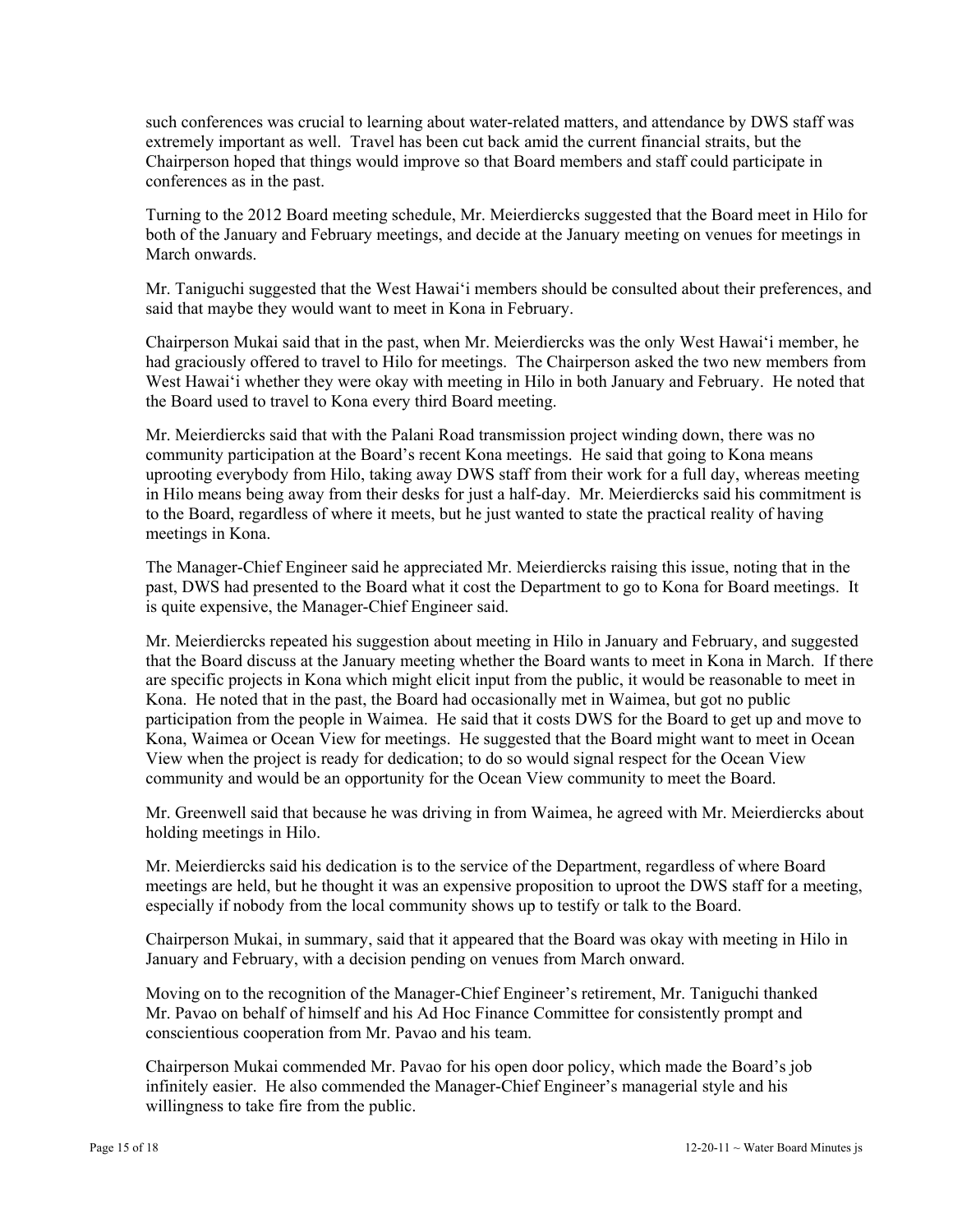Mr. Kaneshiro asked whether there is a policy for an outgoing Manager-Chief Engineer to write an exit report regarding projects that are not yet completed, etc., to give the Board an idea of the direction in which the Department was moving.

The Manager-Chief Engineer said he could do such a report, but said that the incoming Manager-Chief Engineer, Mr. Antonio, is extremely well-versed in everything that is going on at DWS.

Chairperson Mukai said that he would suggest that Mr. Pavao just do a really broad sort of report, regarding the projects that DWS has open, and what Mr. Pavao would like to see accomplished.

The Manager-Chief Engineer said he would get the report to the Board by next year.

# 10) **ANNOUNCEMENT OF NEW MANAGER-CHIEF ENGINEER:**

Chairperson Mukai commended the Board for doing a great job in ensuring transparency throughout the selection process. The Board went over the interview questions during three or four meetings, he noted. The recruitment notice was published in all of Hawai'i's major newspapers and on the Internet. The Chairperson also commended all of the applicants: Messrs. Quirino Antonio, Keith Okamoto, Clyde Young, Owen Nishioka and from Kauai, Donald Fujimoto. As it turned out, Mr. Fujimoto withdrew his application, leaving four fine applicants. The Chairperson said the applicants' willingness to step up to such a challenging position was a testament to the applicants' character.

The Manager-Chief Engineer said the public owes the Board a deep debt of gratitude for working so hard and with such transparency to ensure the selection was done properly. He said he is sure that the entire Department appreciates the hard work of the Board in this selection process.

Chairperson Mukai commended the two new Board members from West Hawai'i for driving back and forth across the island for two consecutive days of candidate interviews (on December 14 and 15). He then announced the Board's selection of Mr. Quirino Antonio as the new Manager-Chief Engineer.

Mr. Antonio expressed his deepest thanks to the Board for the hard work they devoted to the selection process, amid very good applicants. Mr. Antonio vowed to continue Mr. Pavao's open door policy, which extends to DWS's employees; his door will always be open to the Department's employees for whatever issues that they might want to discuss with him. Mr. Antonio said the Board should always feel free to call him at home or at work; his home phone is listed in the phone book. He said he only wished that there might have been a couple more weeks or months for the Board to go through the selection process; it takes a while for things to sink in. There are many things that need to be done as Mr. Antonio goes into this new position, including the selection of a Deputy and a secretary. He expressed hopes that he will be able to come up with names in the next few weeks, for the Board to consider. Mr. Antonio said he was grateful for the support of all of the DWS employees and of the public; he said he had nothing but very good comments from people who congratulated him, for which is most appreciative.

### 11) **EXECUTIVE SESSION RE: DISCUSSION REGARDING SALARY OF NEW MANAGER-CHIEF ENGINEER OF THE DEPARTMENT OF WATER SUPPLY:**

The Water Board anticipates convening an executive meeting, closed to the public, pursuant to Hawai'i Revised Statutes, Sections 92-4, and 92-5(a)(4), for the purpose of consulting with the Water Board's attorney on questions and issues pertaining to the Water Board's powers, duties, privileges, immunities and liabilities. A two-thirds vote, pursuant to HRS Section 92-4, is necessary to hold an executive meeting.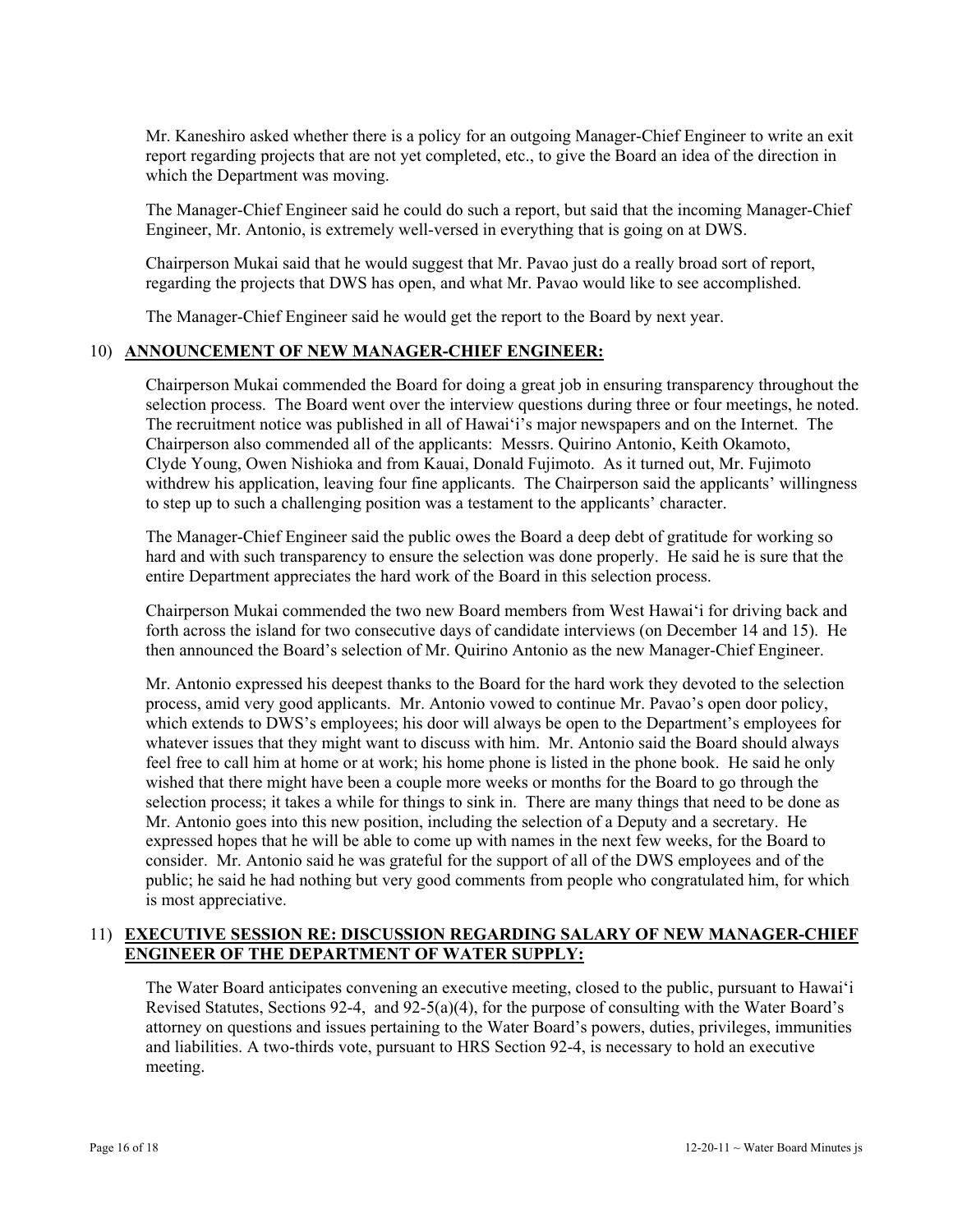Ms. Garson said that the Board should discuss the salary as part of Item 10, ANNOUNCEMENT OF NEW MANAGER-CHIEF ENGINEER, but suggested that somebody on the Board might want to move to go into Executive Session.

MOTION: Mr. Taniguchi moved to go into Executive Session; seconded by Mr. Lindsey, and carried unanimously by voice vote.

*(The Board went into Executive Session at 11:46 a.m., and ended the Executive Session at 12:03 p.m.)* 

The Board returned to Item 10, ANNOUNCEMENT OF NEW MANAGER-CHIEF ENGINEER, to discuss and set the salary of the new Manager-Chief Engineer.

MOTION: Mr. Meierdiercks moved to set the starting point for discussion purposes of the salary for the Manager-Chief Engineer at \$115,000.00; seconded by Mr. Kaneshiro.

Mr. Meierdiercks said the \$115,000.00 was just a starting point; it is more than the salary that Mr. Antonio is currently getting, which has been frozen for a number of years. This is a new position for Mr. Antonio, and this amount is just a starting point for discussion.

Mr. Taniguchi suggested that the Board consider an increase of at least three percent, in light of the ongoing furloughs. Normally, the Board would not give such a small increase, but this is a change in responsibility for Mr. Antonio. With the three percent increase, the dollar amount would come to \$116,963.00. Given the fact that the Manager-Chief Engineer and the Deputy have not had a raise in the last couple of years, it is still indicative of what is happening out in the private sector as well, Mr. Taniguchi said. He said he believed that a three percent increase at this time would be fair.

Mr. Lindsey thought that the amount that Mr. Taniguchi proposed was acceptable.

Mr. Robinson agreed that he believed that the amount was fair; he was in support of that amount.

Mr. Meierdiercks asked to amend his Motion.

AMENDMENT TO THE MAIN MOTION: Mr. Meierdiercks amended his Motion to make the salary a round sum of \$117,000.00; seconded by Mr. Taniguchi, and carried unanimously by voice vote.

ACTION: The Main Motion as Amended, to set the salary of the new Manager-Chief Engineer at \$117,000.00, carried unanimously by voice vote.

### 12) **NEW MANAGER-CHIEF ENGINEER – RECOMMENDATION ON CHOICE OF DEPUTY:**

Mr. Antonio told the Board that he would like to defer announcing his choice of Deputy; he will make the announcement in a letter to the Board in the next couple of weeks, before the next Board meeting. He said he understood that the Board would need to confirm his choice, as the Board's prerogative. In the same letter, Mr. Antonio intends to announce his choice of Private Secretary.